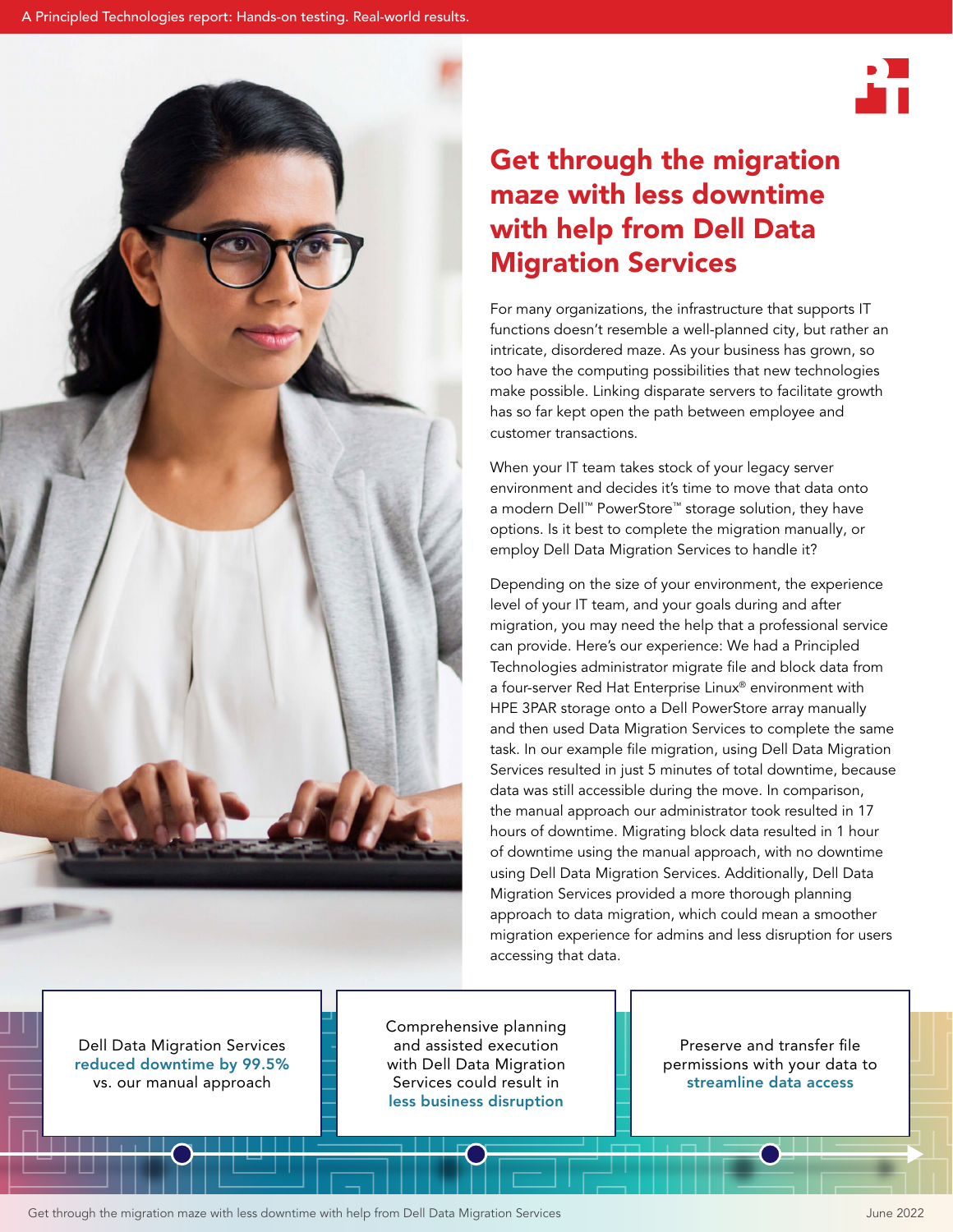# $\mathbb Q$  Using Data Migration Services

If you're moving to Dell storage, engaging Dell Data Migration Services provides a proven approach to migrate aging infrastructure and update your data center.

Data Migration Services allows customers to move traditional block, file, virtual, and object data on premises or to the Dell APEX cloud. According to Dell, Data Migration Services aims to minimize both administrator effort and user downtime, offers post-migration verification, and streamlines migrations using proven tools and procedures.[1](#page-5-0)

We completed a block and file data migration using Data Migration Services, moving from a disparate Linux environment with a 3PAR array to a new Dell PowerStore array (see Figure 1). The four bare-metal servers in our tests—a database server, a web server, an email server, and a file client—ran different Linux builds to represent a disparate legacy environment built over time. We also completed the same migration process manually and compared our experiences with both migration methods.

# $\bigcirc$  Our manual migration

Administrators have different levels of experience, specialties, and preferences when it comes to the tools they use to manage and migrate infrastructure. As such, there are plenty of different choices you might make when migrating data manually.

For our manual migration test, we chose an on-staff administrator with average IT data center experience but limited storage migration experience, and presented them with the legacy 3PAR environment and the new PowerStore array as migration target. Because the environment was small, we assigned a less experienced administrator. Larger environments would be more likely to have a more experienced administrator, though the challenges they face might also be greater. We recorded the time and steps the administrator took to move the file and block data (12.9 TB total) to present one example of how the process could differ from using Dell Data Migration Services.

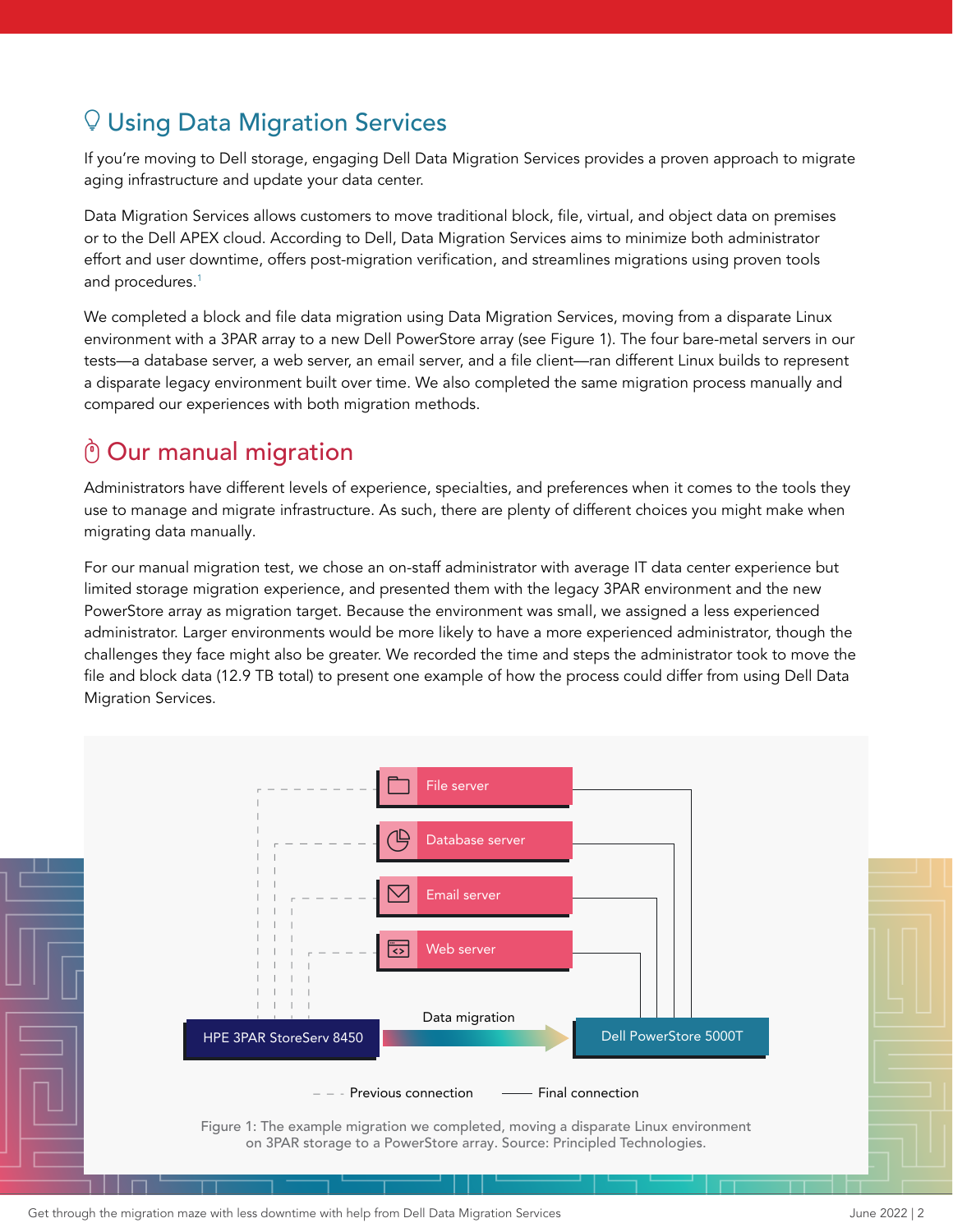

# The takeaway from our experience: Up to 99.5% reduction in downtime with Dell Data Migration Services

While the overall time to complete the file migration was longer from start to finish using Dell Data Migration Services (42 hours vs. 17 hours), the downtime we experienced when using Dell Data Migration Services was just a fraction of the downtime experienced in the manual approach. Data Migration Services runs incremental copies for data changes throughout the migration process so that all systems would be accessible to users during all but 5 minutes of those 42 hours, meaning business could go on as usual. Admins could easily schedule that short downtime window during off-hours to avoid disruption to business processes. By transferring data over a longer period, Dell Data Migration Services also limits the effect the migration has on I/O or bandwidth for users accessing data. In contrast, the 17 hours of manual migration time means 17 hours of infrastructure downtime, which is over two business days where business processes would grind to a halt.

Migrating block storage data told a similar story. Using the manual approach to migrate block storage data resulted in 1 hour and 2 minutes of downtime, while using Dell Data Migration Services resulted in no downtime at all for end users.

### Plus…

Using Data Migration Services preserved and transferred all file permissions without further admin intervention. In a manual migration, a more experienced admin may have invested the extra time to migrate permissions, a less experienced administrator may forget or not consider moving permissions. In our manual migration, our administrator used the "cp" command with no permissions flags. This meant our admin would have to track and reconfigure permissions later—which could be a daunting task for organizations with many users. While IT admins performing a manual migration may choose to research other migration methods that do transfer permissions, Dell Data Migration Services automatically takes this into consideration as yet another way of contributing to a smoother migration.



## ี Manual

To prepare for the migration, our administrator had to set up software on local machines and then locate and download Dell PowerStore documentation. They spent approximately 2 hours and 53 minutes reviewing Dell setup information, service scripts, and networking and planning guides.

## $\heartsuit$  Data Migration Services

Data Migration Services provides a complete package for migrating software that simplifies this part of the process. In the manual approach, our administrator had to do research in multiple places and build their own processes. In contrast, Data Migration Services provided the proper resources to ensure a standardized migration using Dell tools.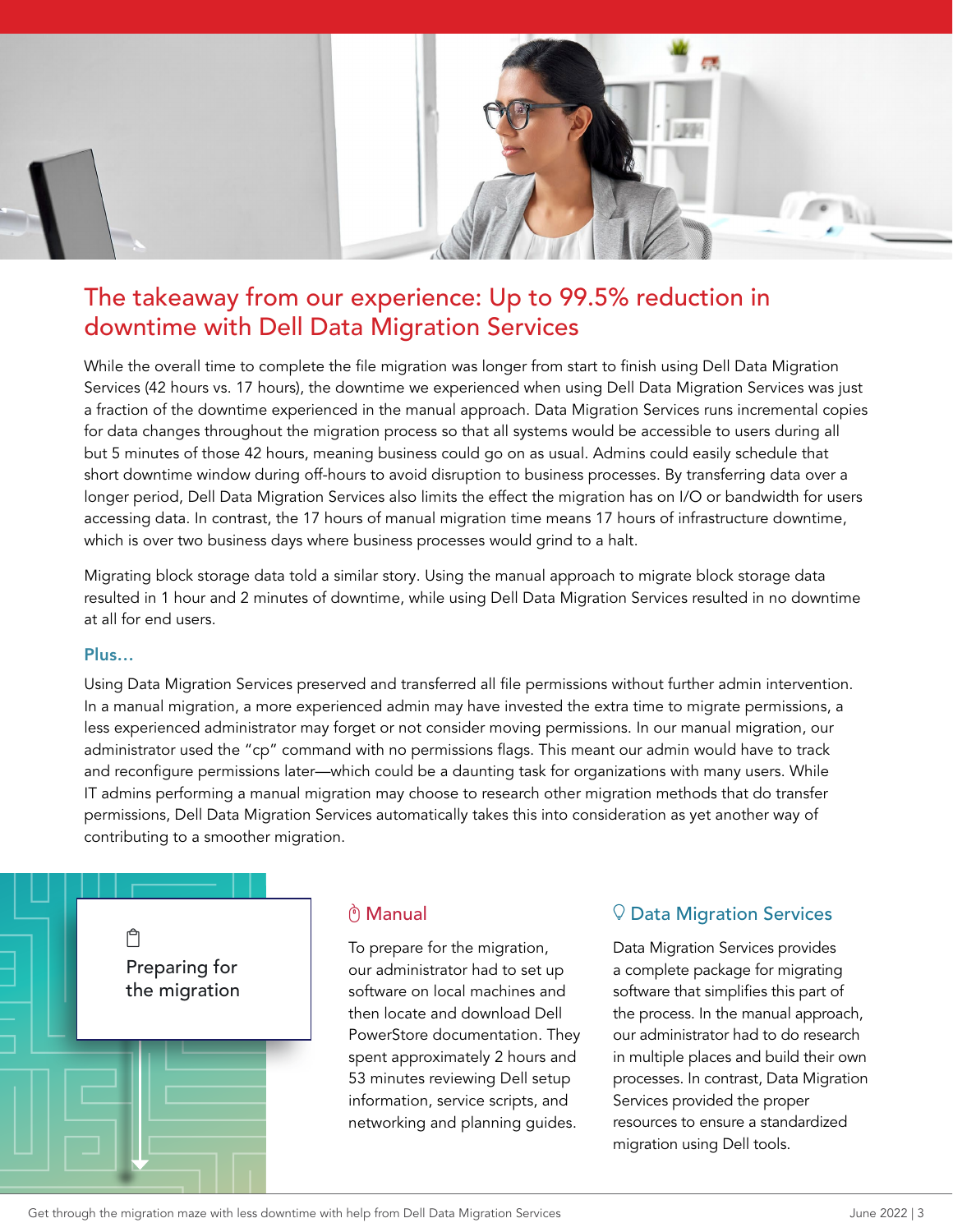## ez<br>S **Configuring** the storage



m Migrating block storage data

### **ี่ Manual**

Before they could begin moving data to the new array, our administrator spent approximately 46 minutes configuring the new PowerStore array as well as the storage components on the servers. This included adding hosts to the array, creating LUNS and networkattached volumes, and attaching those to the hosts.

### ີ່ Manual

### Downtime: 1 hour and 2 minutes

In the manual approach, copying block storage data and moving it to the new array took 1 hour and 2 minutes to complete. Our administrator used the "cp" command to copy this data, which meant that hour-long migration took the infrastructure completely offline. This would leave users unable to fully access data for the duration that the block migration was taking place, disrupting business operations.

## $\mathcal Q$  Data Migration Services

This portion of the migration was very similar to the manual approach. Our administrator spent time configuring the array and storage components on the servers, again spending approximately 46 minutes. Using Data Migration Services required one extra task before migration: setting up three virtual machines to enable the migration. This took our administrator approximately 1 hour and 15 minutes to complete.

# $\heartsuit$  Data Migration Services

### Downtime: None

Using Data Migration Services to move block storage data resulted in no downtime for end users. From start to finish, Data Migration Services took 4 hours and 30 minutes to copy and move block storage data to the new PowerStore array—but the data was always available for changes. This is because Data Migration Services mirrors block data at the volume group level and runs activities in the background to prevent disruption to your organization's daily work.

### Migrating data at scale: Single-threaded or multi-threaded?

*In this paper, we've looked at migrating data from a small Linux environment. What if you have many servers and old arrays to move onto new systems?* 

This is especially where using Dell Data Migration Services could make the process simpler. The resources and tools that Data Migration Services employ can allow teams to multi-thread the migration process for larger infrastructures, meaning multiple processes can happen simultaneously while sharing their resources. Using the manual single-threaded approach, where each process completes in a serial fashion, your administrator is the bottleneck—which means migrations of large arrays could take much more time.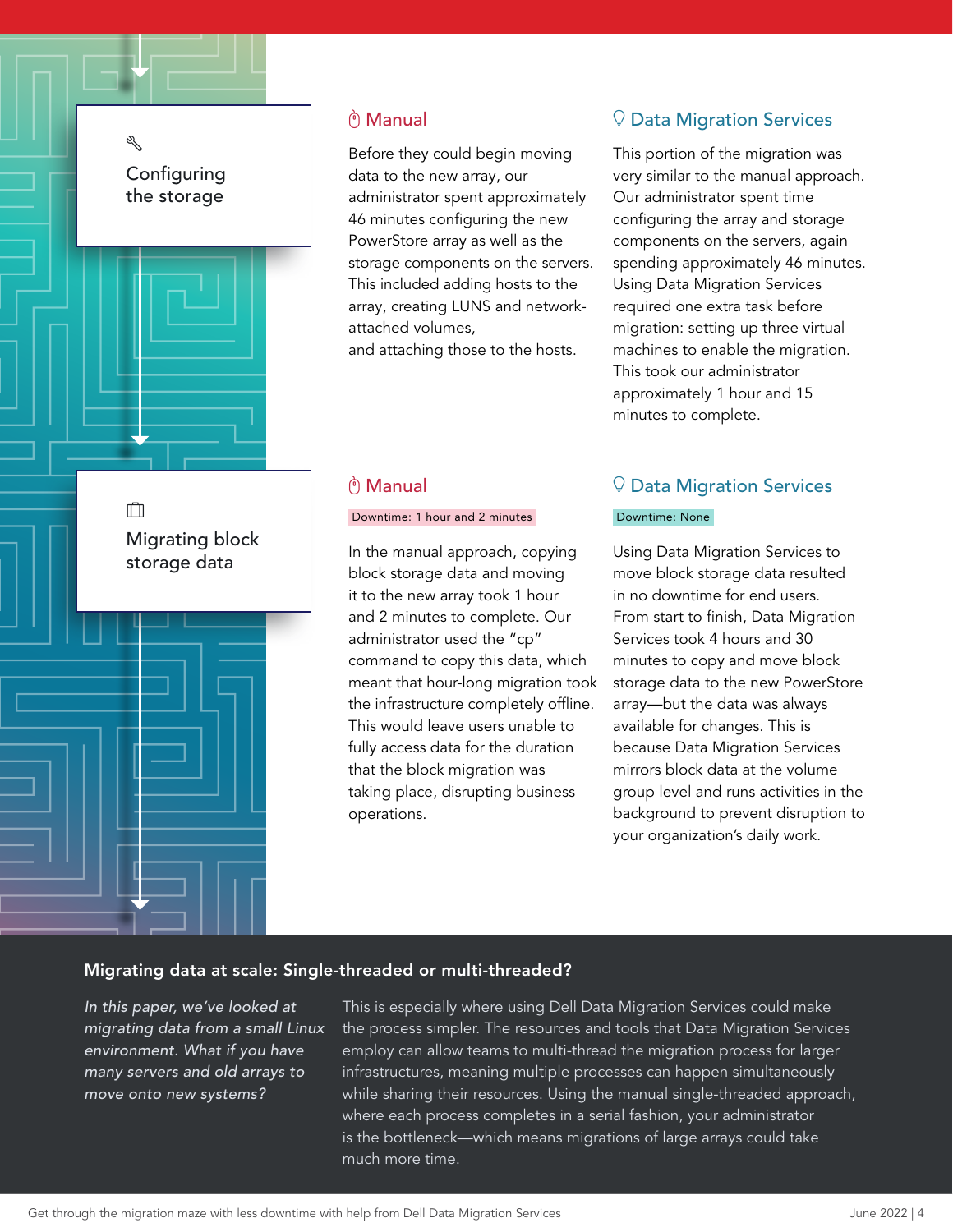$\Box$ Migrating file storage data



### Downtime: 17 hours

Moving file data from the 3PAR array to the new PowerStore array took our administrator 17 hours to complete. The "cp" command they used requires shutting down the database, which resulted in 17 hours where users couldn't access their file data, which would slow or halt many business operations.

The files migrated successfully, but due to their experience level, our administrator used commands that did not preserve user permissions, which could add time and hassle after the successful migration. While more experienced administrators may use a different method that preserves permissions and checks for data corruption, this is something administrators might overlook, creating problems down the line.

### ี Manual

As we state above, our manual approach didn't have a built-in way to verify that data migrated successfully to the new array. Our administrator used the "diff" command, which compared the number of files as well as file size from the old environment to the new. This does not take into account user permissions or access controls.

Validating data using the manual approach took 2 hours and 56 minutes for block and file data combined.

## $\mathcal Q$  Data Migration Services

#### Downtime: 5 minutes

During the migration of file data, Data Migration Services ensured that data was accessible to users throughout the entire process, save a 5-minute cutover period at the end of the migration. The total time to complete the file migration was 42 hours, but with only that single 5-minute disruption to end users. In fact, by moving this data over a longer period of time, Data Migration Services reduces the likelihood of bandwidth problems for users while the data is in motion. Data Migration Services runs incremental copies for data changes, which allows users to continue to read and write data throughout the migration process.

Data Migration Services also transfers user permissions along with the files, which means that the correct users have access to their data after migration without any further administrator planning.

### $\heartsuit$  Data Migration Services

Dell Data Migration Services builds validation into the process, taking a combined 45 minutes to validate the successful migration of both block and file data. Data Migration Services copies and verifies permissions and compares files, directories, byte counts, and timestamps to ensure that data integrity remains intact.

Ù Validating block and file data